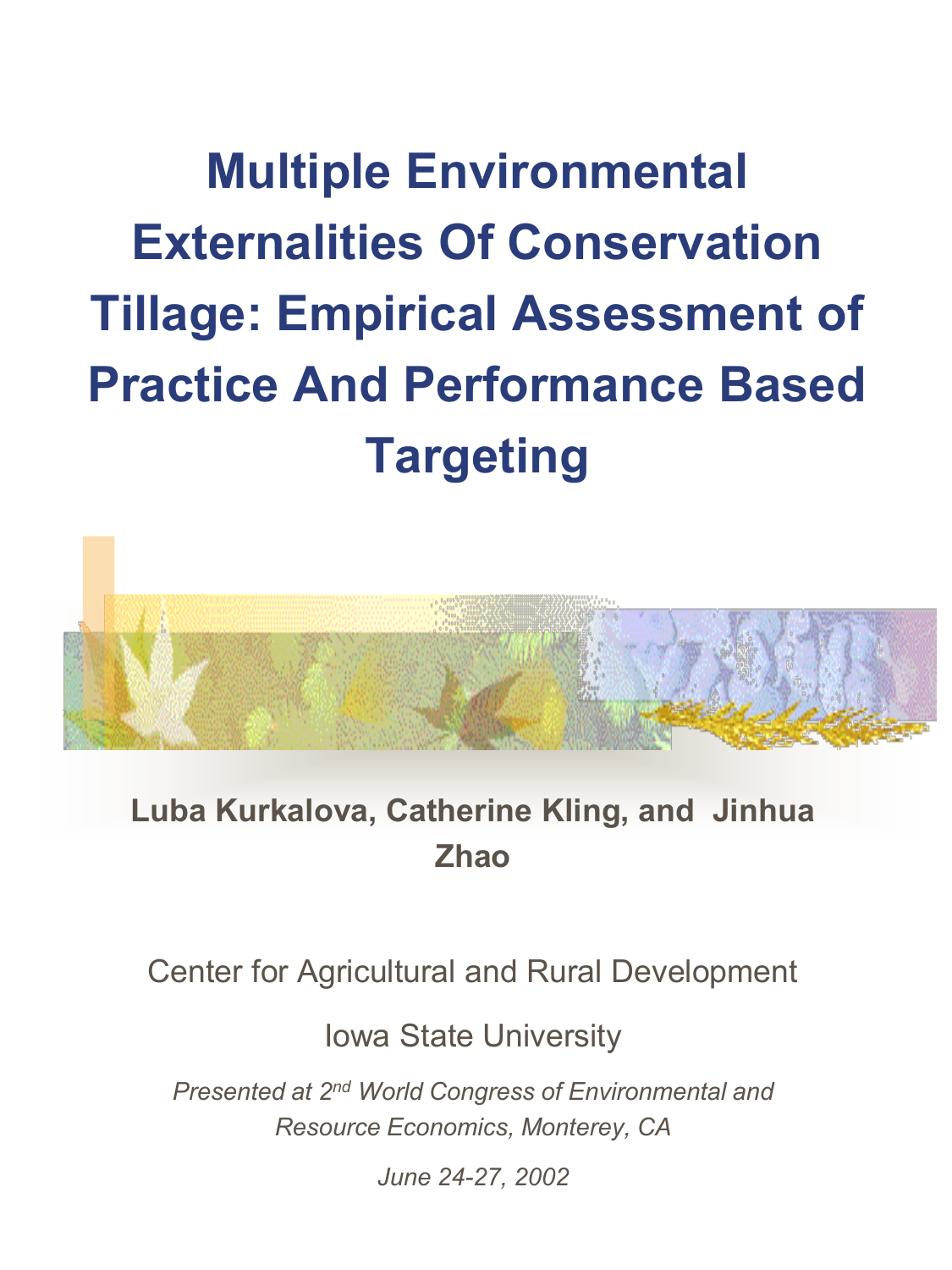### **Research questions**

- If a policy that targets **conservation tillage** is implemented, how much less **environmental benefits** are obtained than if the benefits were targeted?
- If **only one** environmental benefits is targeted, what are the associated **other** environmental benefits?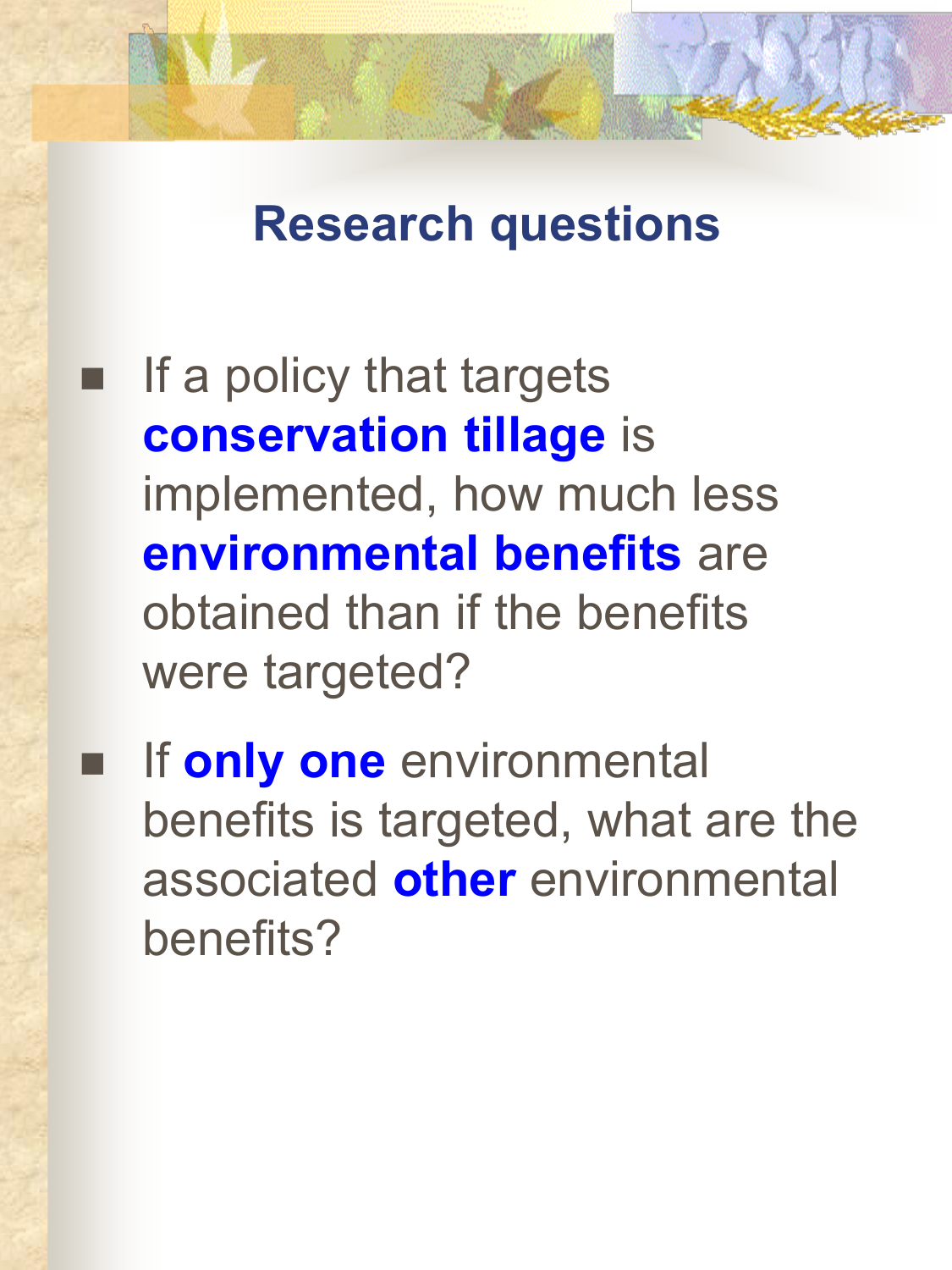## **Data and models**

- Data: Some13,000 NRI points located in Iowa
- **Benefits: Physical processes** simulation model EPIC
	- Carbon sequestration
	- **Soil erosion**
	- Nitrogen runoff
- Costs: Model of conservation tillage adoption
	- Econometrically estimated
	- Predicts subsidy needed for adoption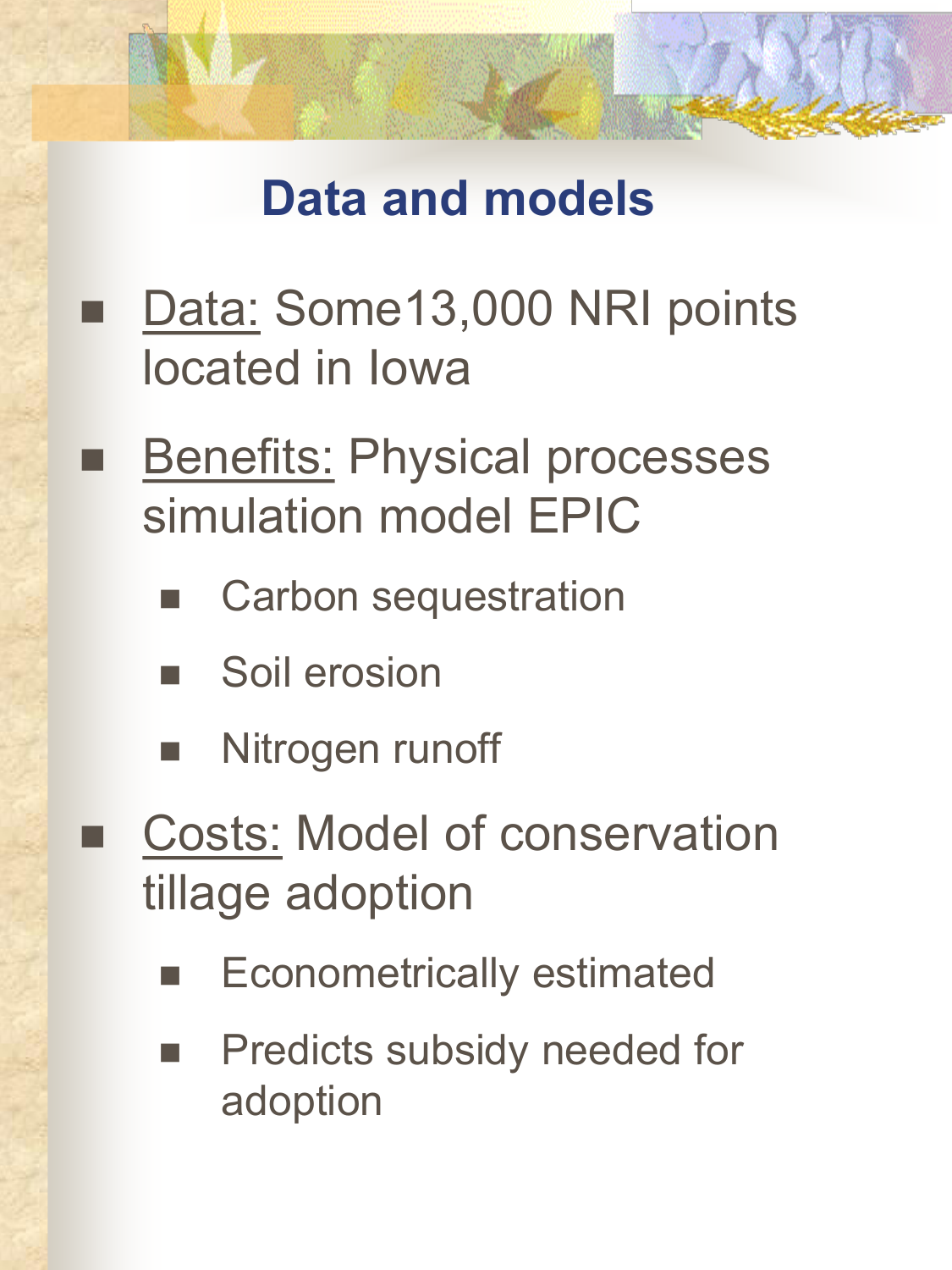## **Model of conservation tillage adoption**

Traditional approach

 $\Pr[adopt] = \Pr[\pi_1 \geq \pi_0 + \sigma_{\varepsilon} \varepsilon] = \Pr[\pi_1 - \pi_0 \geq \sigma_{\varepsilon} \varepsilon]$ 

$$
= \Pr\left[\delta x \geq \sigma_{\varepsilon} \varepsilon\right]
$$

$$
= \Pr\left[\frac{\delta}{\sigma_{\varepsilon}} x \geq \varepsilon\right]
$$

Approach of Pautsch, Kurkalova, Babcock, Kling (CEP, 2001)

 $\Pr[adopt] = \Pr[\pi_1 \geq \pi_0 + \sigma_{\varepsilon} \varepsilon] = \Pr[\pi_1 - \pi_0 \geq \sigma_{\varepsilon} \varepsilon]$ 0 1 Pr  $\varepsilon$   $\sigma$  $\pi_0 \geq \varepsilon$  $\sigma_{\varepsilon}$   $\sigma$  $\begin{bmatrix} \beta & 1 \end{bmatrix}$  $=\Pr\left[\frac{\rho}{\sigma_{\varepsilon}}x-\frac{1}{\sigma_{\varepsilon}}\pi_{0}\geq\varepsilon\right]$ *x*  $\boldsymbol{\beta}$  $= Pr[\beta x - \pi_0 \ge \sigma_{\varepsilon} \varepsilon]$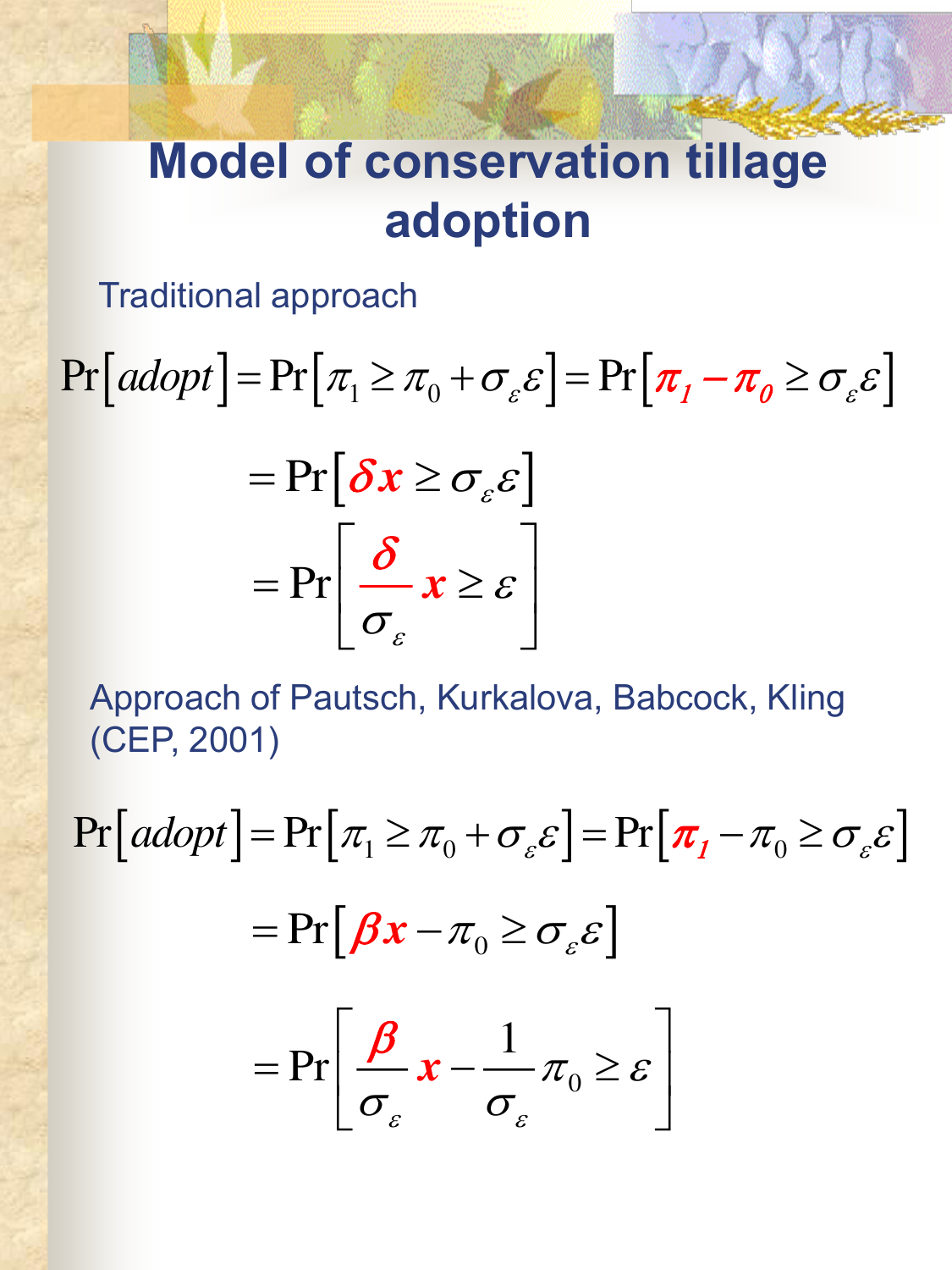## **Model of conservation tillage adoption (continued)**

 $\Pr[adopt] = \Pr[\pi_1 \geq \pi_0 + P + \sigma_{\varepsilon} \varepsilon]$ 

$$
= \Pr\Big[\,\beta x \ge \pi_{0} + \alpha \sigma_{\text{profit}} + \sigma_{\varepsilon} \varepsilon\,\Big]
$$

$$
= \Pr\left[\frac{\beta x}{\sigma_{\varepsilon}} - \frac{\pi_0}{\sigma_{\varepsilon}} - \frac{\alpha \sigma_{\text{profit}}}{\sigma_{\varepsilon}} \geq \varepsilon\right]
$$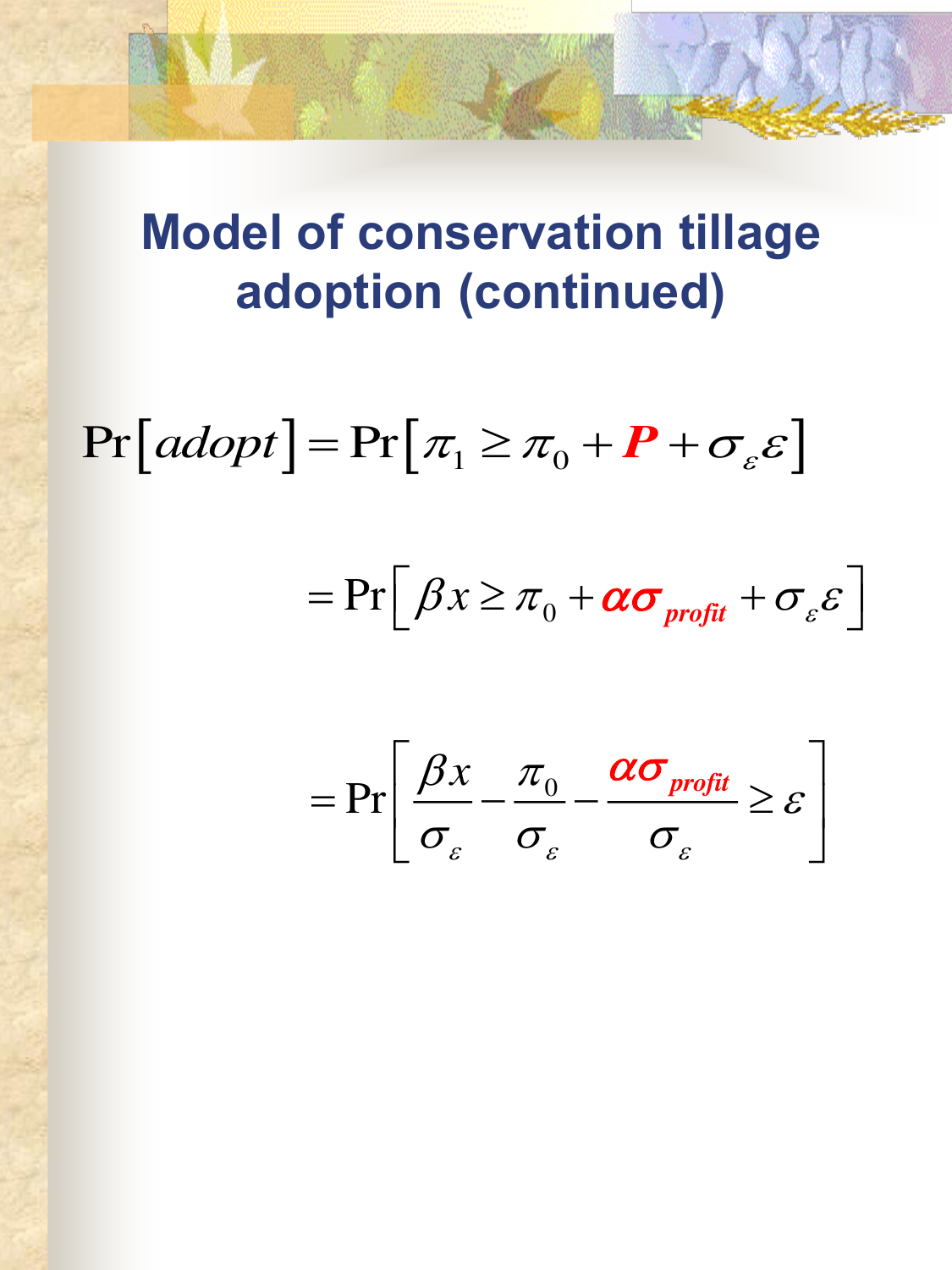# **Practice and performance based targeting, same budget, \$5.7 M**

#### **Target conservation tillage**



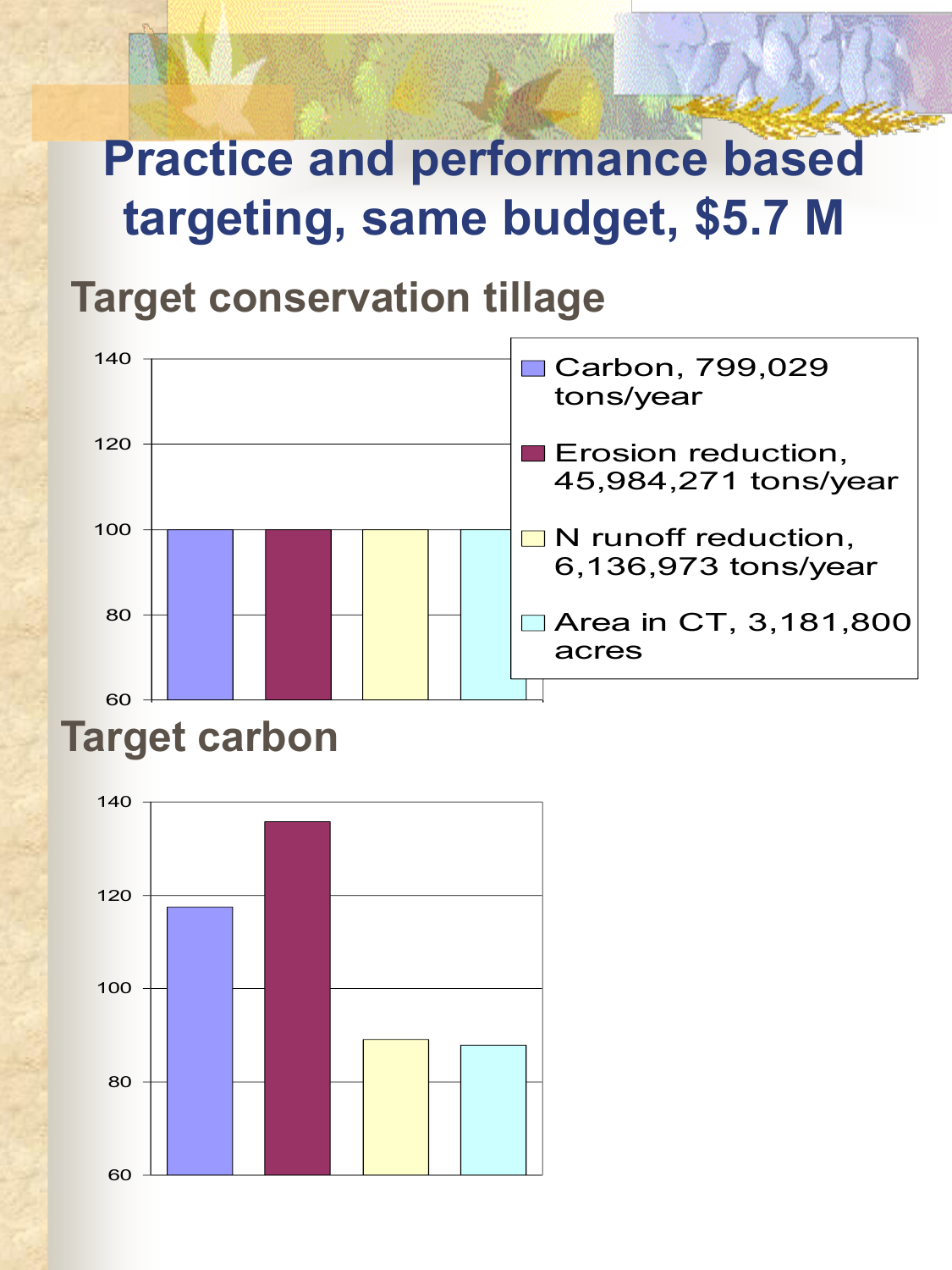## **Fraction of maximum possible benefits obtainable under conservation tillage targeting**

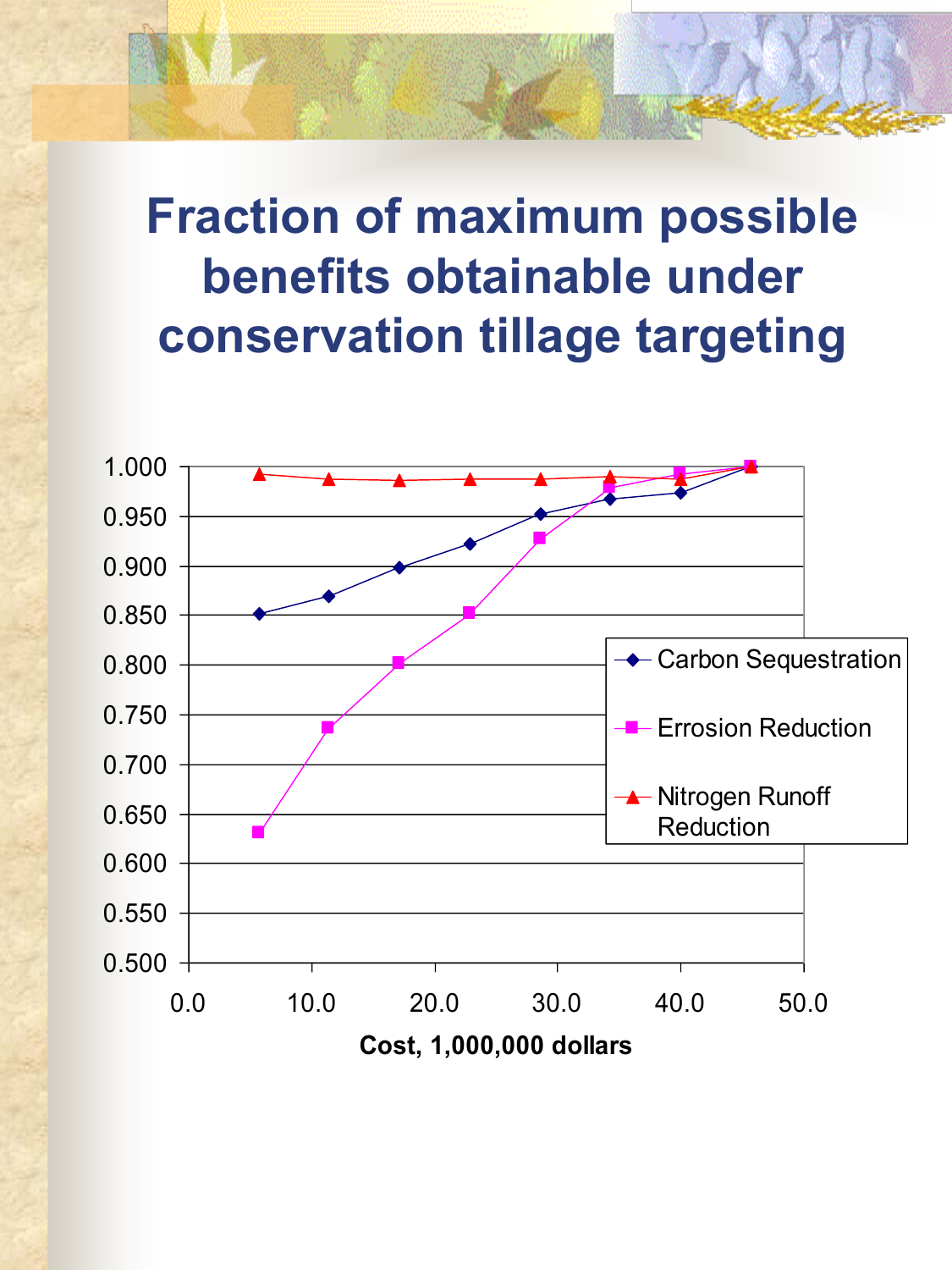# **Fraction of maximum possible benefits obtainable under carbon targeting**